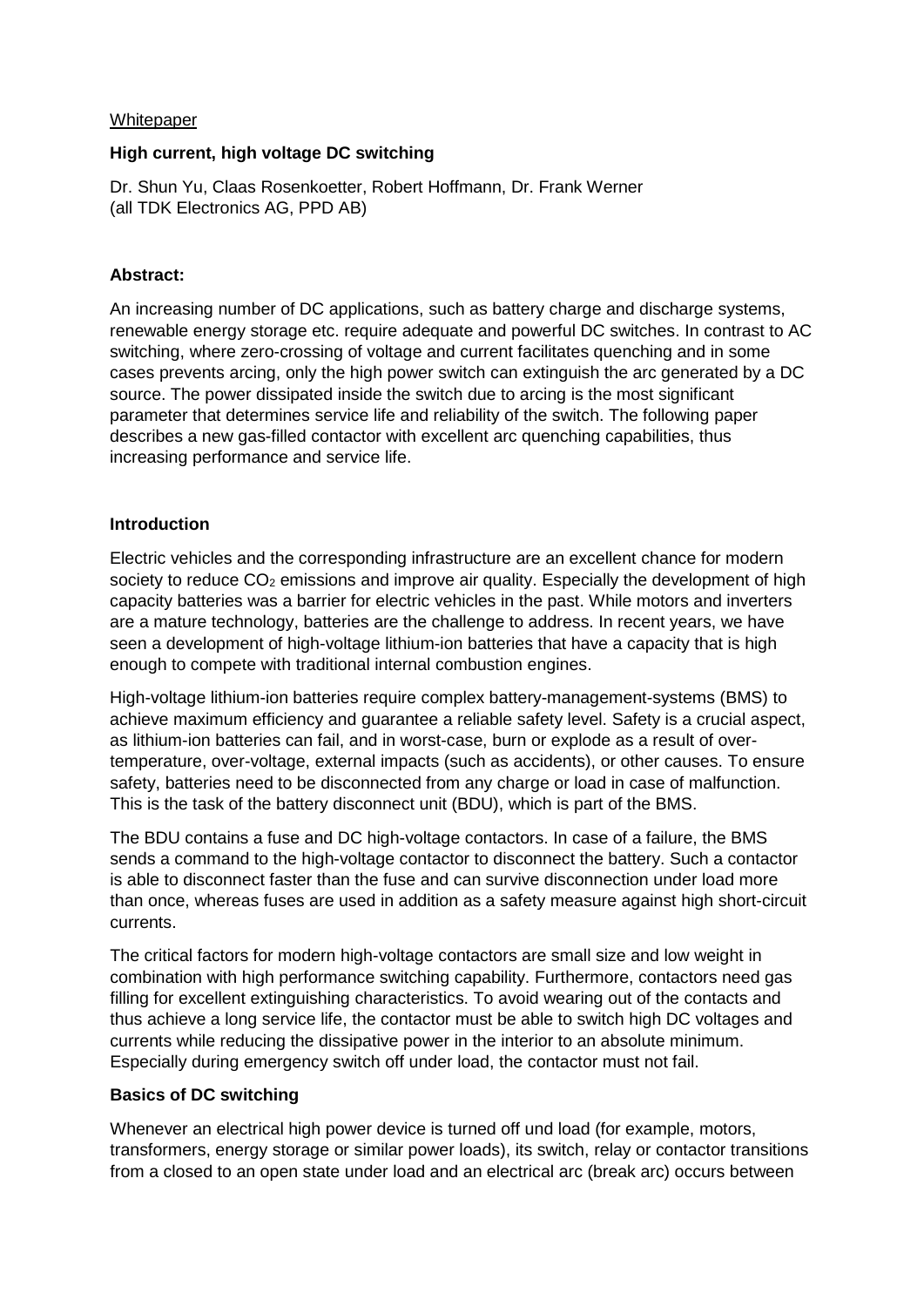the two contact points (electrodes) of the switch. This so-called break arc typically has a high energy level and is thus destructive.

The temperature of the break arc is also very high ( $>$  5000 K) so that it leads to melting and thus the destruction of the metallic contact material. On the one hand, the metallic melt and plasma is then deposited onto the surroundings and causes a fast degradation of contacts, and on the other hand, the evaporated material can lead to low insulation between the contacts and a short service life.

As stated above, there is no zero-crossing of voltage and current in a DC circuit to help extinguish possible arcs. Therefore, the current must be forced to zero by extraordinary measures.



*Fig 1: Principle of arc quenching in DC circuits [i](#page-2-0)*

According to Fig. 1 the following equation applies:

$$
U_{DC} = i * R + L\frac{di}{dt} + U_{arc} \quad (1)
$$

The condition for arc extinguishing is:  $\frac{di}{dt} = \frac{U_{DC} - i * R - U_{arc}}{L} < 0$  (2)

Only when  $U_{\text{arc}}$  is larger than  $U_{\text{DC}}$ , the time dependent current I can be forced to zero and the arc can be extinguished.

A detailed analysis of equation (1) results in the time needed to extinguish the arc (arcing time).

$$
t_{arc} = \sqrt{\frac{2 U_{DC}}{U_{arc}} \cdot \tau}
$$
 (3) with  $\tau = \frac{L}{R}$ 

Equation (3) show that a high arc voltage or a small inductance L can reduce the arcing time.

#### **Methods of arc quenching**

There are several known methods to increase the arc voltage  $\ddot{ }$ :

- Increase the arc length and reduce its diameter
- Separate the arc into several segments
- Cool the arc

Gas-filled contactors with two fixed contacts and one moveable bridge employ all methods mentioned above. The arc length is increased by the moving bridge and by magnetic deflection using permanent magnets. The arc is separated into two segments and is cooled by using a high pressure hydrogen gas mixtures.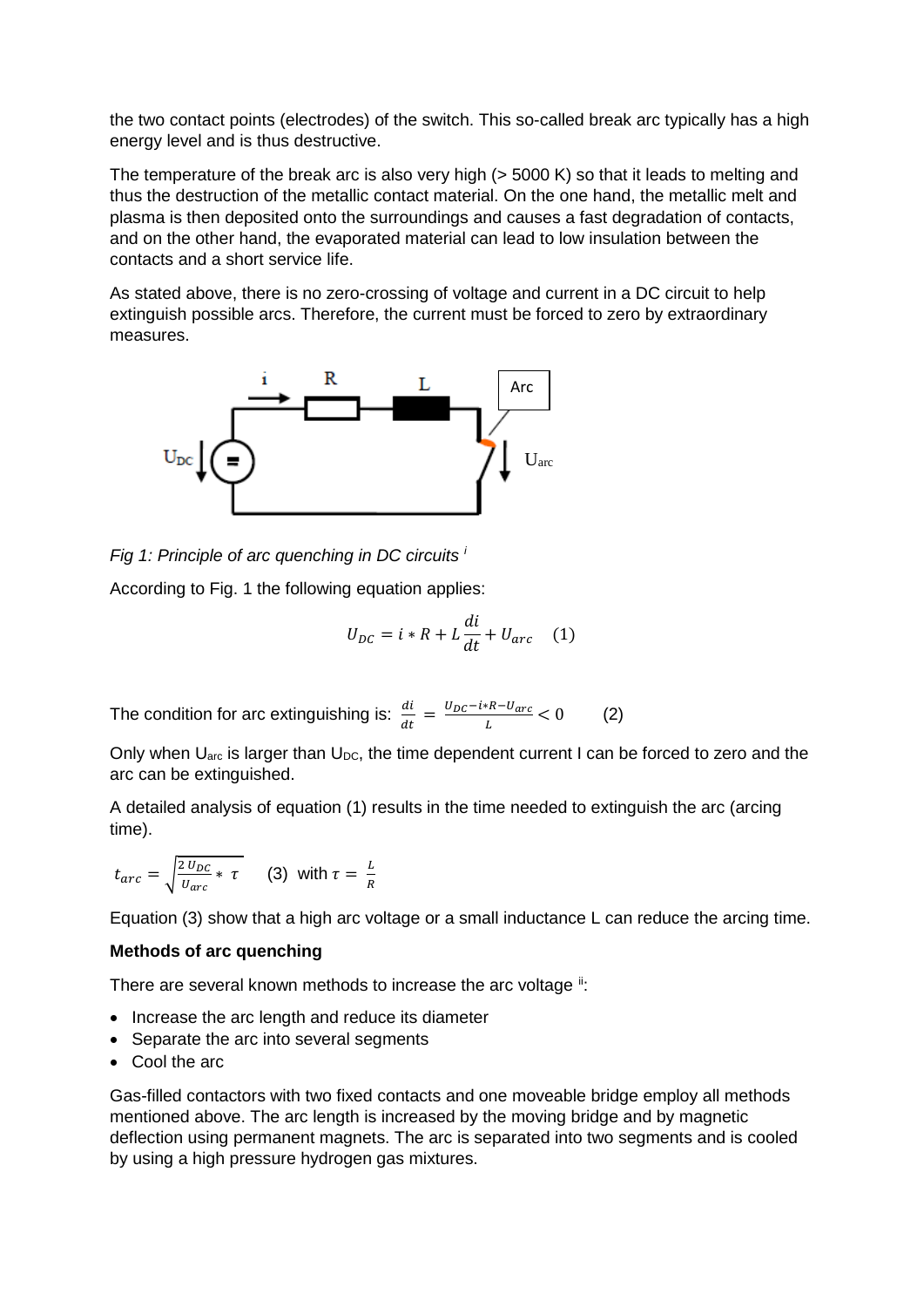

- *1) Direction of Magnetic Field B of permanent magnets used to deflect the arc*
- *2) Direction of Current I*
- *3) Electric Arc*
- *4) Moving Contact Bridge*

*Fig 2: General principle of gas-filled contactor – inside view*

The new TDK HVC gas-filled contactors exhibit excellent arc quenching properties by pushing the arc cooling mechanism to a maximum. This will be shown in the following sections.

# **Break testing of the new TDK HVC**

Break tests under high voltage and high current require powerful DC sources with short current rise time to simulate the behavior of high voltage batteries. Such a tester (GK ITS 3870) with a maximum power of 650kW was recently installed at TDK's HVC production site in Malaysia.

The following setup was used to study the break performance.

<span id="page-2-0"></span>Main contact supply: U=900V, I=500A (P=450kW), R=1.8Ω, L=13µH

Coil voltage U<sub>coil</sub>=12V

<span id="page-2-2"></span><span id="page-2-1"></span>

The main voltage is transformed, rectified and filtered into a DC voltage. The load is mainly resistive with a small inductance. The time constant for this setup is below 0.1 ms.

The break process is monitored by measuring the coil voltage, coil current, main (contact) voltage and main (contact) current. *[Figure 1](#page-3-0)* shows a representative measurement for a break performance under load. The process can be divided into two time intervals:

- *tbreak*: After the coil voltage is switched off, there is a time delay before the magnetic flux of the mechanical system decays and the contactor starts to open.
- *t<sub>arc</sub>*: After t<sub>break</sub> the bridge opens and an arc develops between the connections and the bridge.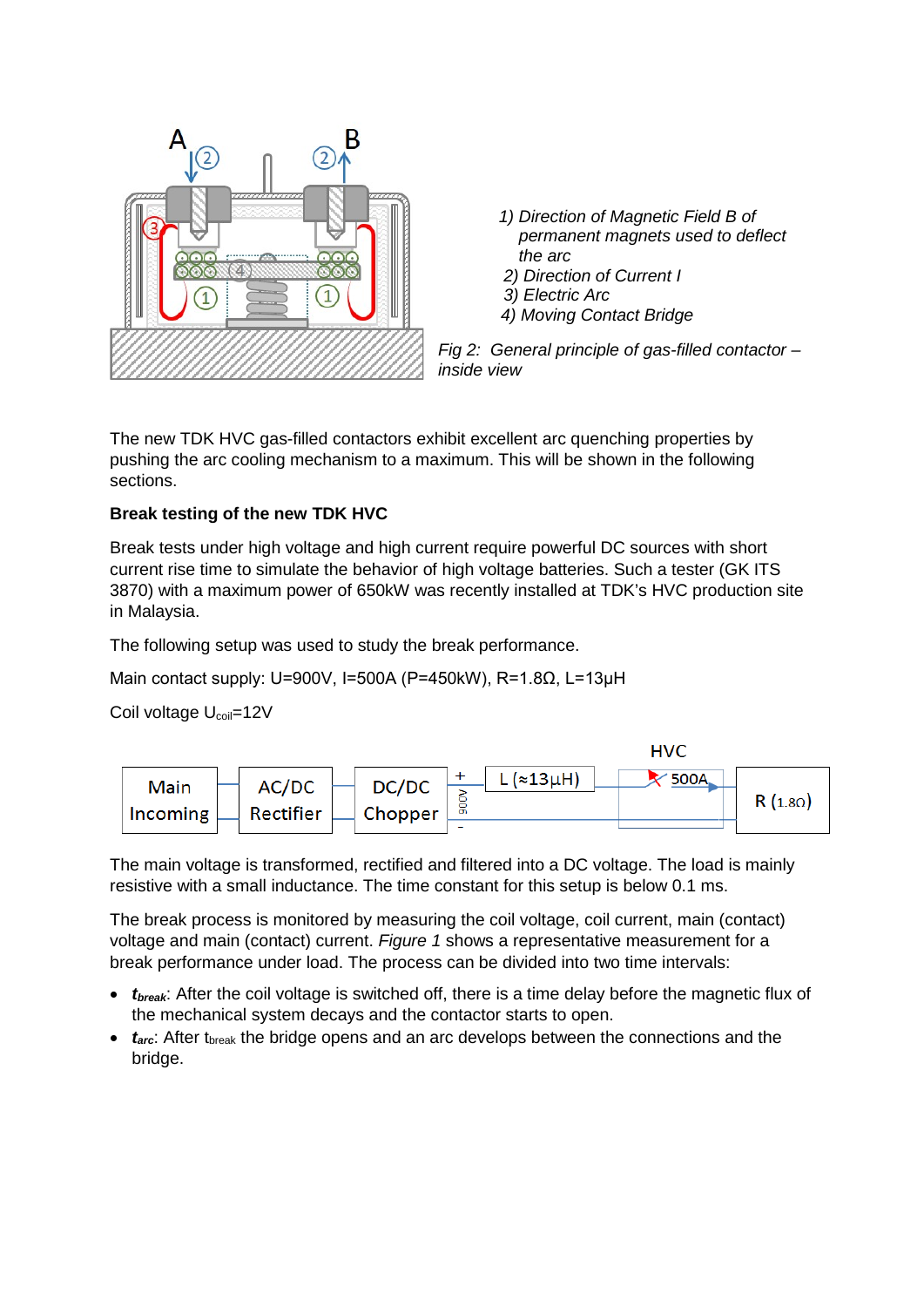

<span id="page-3-0"></span>*Figure 1: The break process is shown exemplarily with Uarc and Imain as the voltage and current at the main contacts (left axis) and Ucoil and Icoil as accordingly for the coil (right axis). Icoil is shifted by a*  factor of 10 for better clarity. The time between switching off the coil and the mechanical opening of *the main contacts is defined as tbreak and the actual arcing time is then given by tarc.*

A magnified view on the arcing period is displayed in [Figure 2.](#page-4-0) This process can be further divided into two characteristic processes:

- $t_{ab}$ : the arcing is initiated by ionization of the gas in the chamber and a distinct cathode and anode fall can be observed as a steep increase of arc voltage by a few voltsiil. Over a few milliseconds, the arc voltage only increases slightly and this time interval is characterized as *arc building time* in the present study.
- *text*: after the initial arc building time, the magnetic field of the permanent magnets surrounding the discharge chamber deflects the arc. As a result, the arc length *l<sub>arc</sub>* is significantly increased and in turn leads to a steep arc voltage rise U<sub>arc</sub>. Simultaneously, the main current drops correspondingly and when  $U_{\text{arc}}$  U<sub>DC</sub> (see equation 2), the arc is extinguished. This time period is therefore designated the *extinguish time*.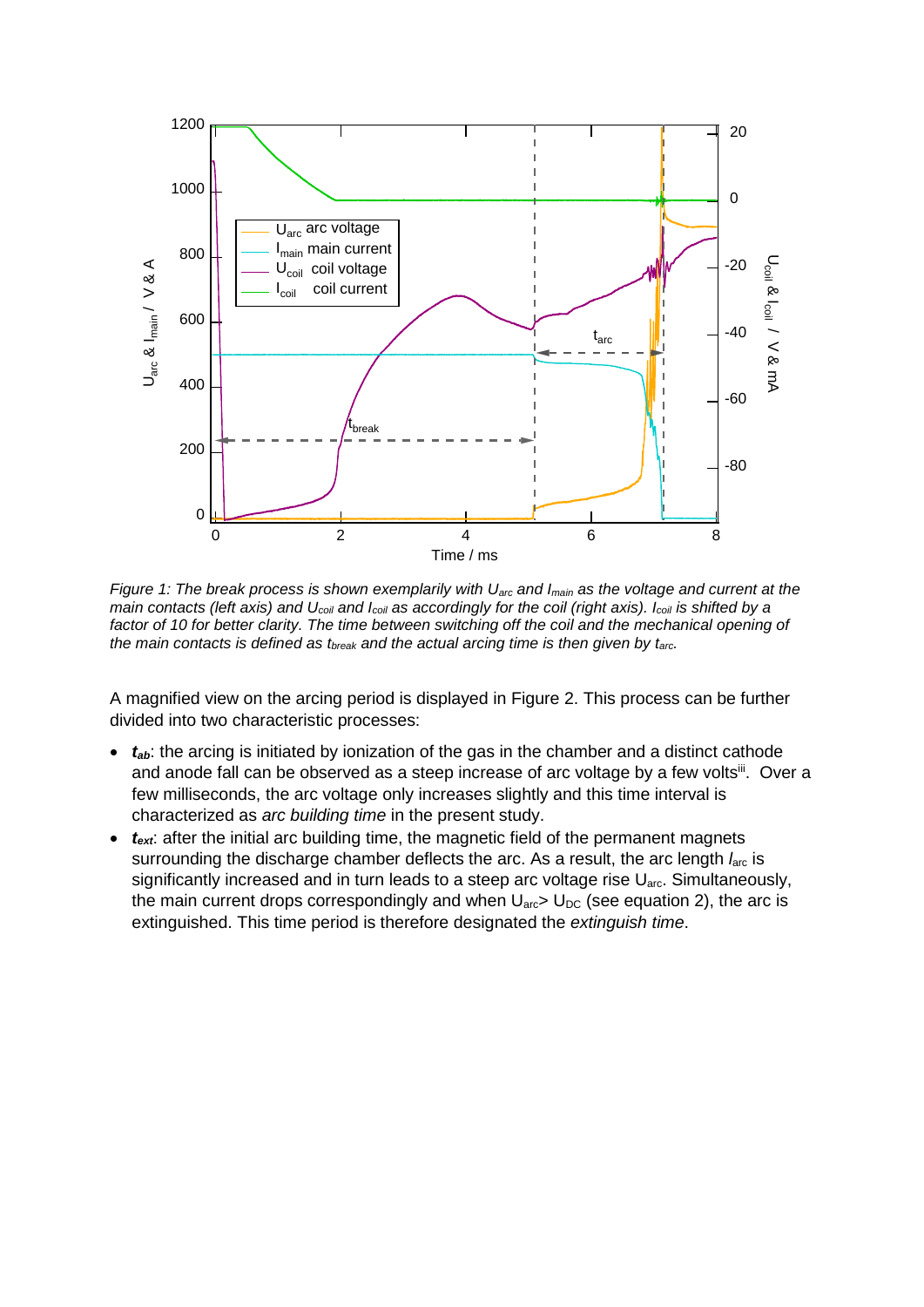

<span id="page-4-0"></span>*Figure 2: A magnified view of the arcing process in Figure 1 is shown. The total arcing time is divided into two characteristic time intervals: tab when arc voltage is built up and text as the time, in which the arc is extinguished.*

Another important parameter that can be derived from the measurements is the arc energy. It is calculated by:

$$
E_{arc} = \int_{tarc} P(t) dt = \int I(t) * U(t) dt
$$

 $E_{\text{arc}}$  is the total energy of the time interval t<sub>arc</sub>. By using t<sub>ab</sub> and t<sub>ext</sub> as integration borders, the energies  $E_{ab}$  and  $E_{ext}$  can be calculated accordingly. The arc energy is a measure that can be used to estimate the damage that can be caused by the arc. For long service life and high reliability is it essential to minimize the arc energy to an absolute minimum.

The present study investigates the impact of different gas pressures in the discharge chamber by using four different pressures P1, P2, P3 and P4, with P1 the lowest and P4 the highest. The experiments were performed on four groups of contactors with the respective gas pressures, and the results were averaged over all parts within one group.

The correlation of arc energy on the arcing time was analyzed for the parameters  $E_{\text{arc}}$ ,  $E_{\text{ext}}$ , t<sub>arc</sub> and t<sub>ext</sub> for all four pressure groups and the result is shown in [Figure 3.](#page-5-0) A clearly positive, strong linear correlation with a correlation parameter of  $r = 0.9$  is observed for the total arcing and arc extinguishing processes (shown in red and green). The slower the arc extinguishes, the more energy is released during this time, which in turn means more stress for the HVC. It is therefore of utmost importance to reduce the arcing time.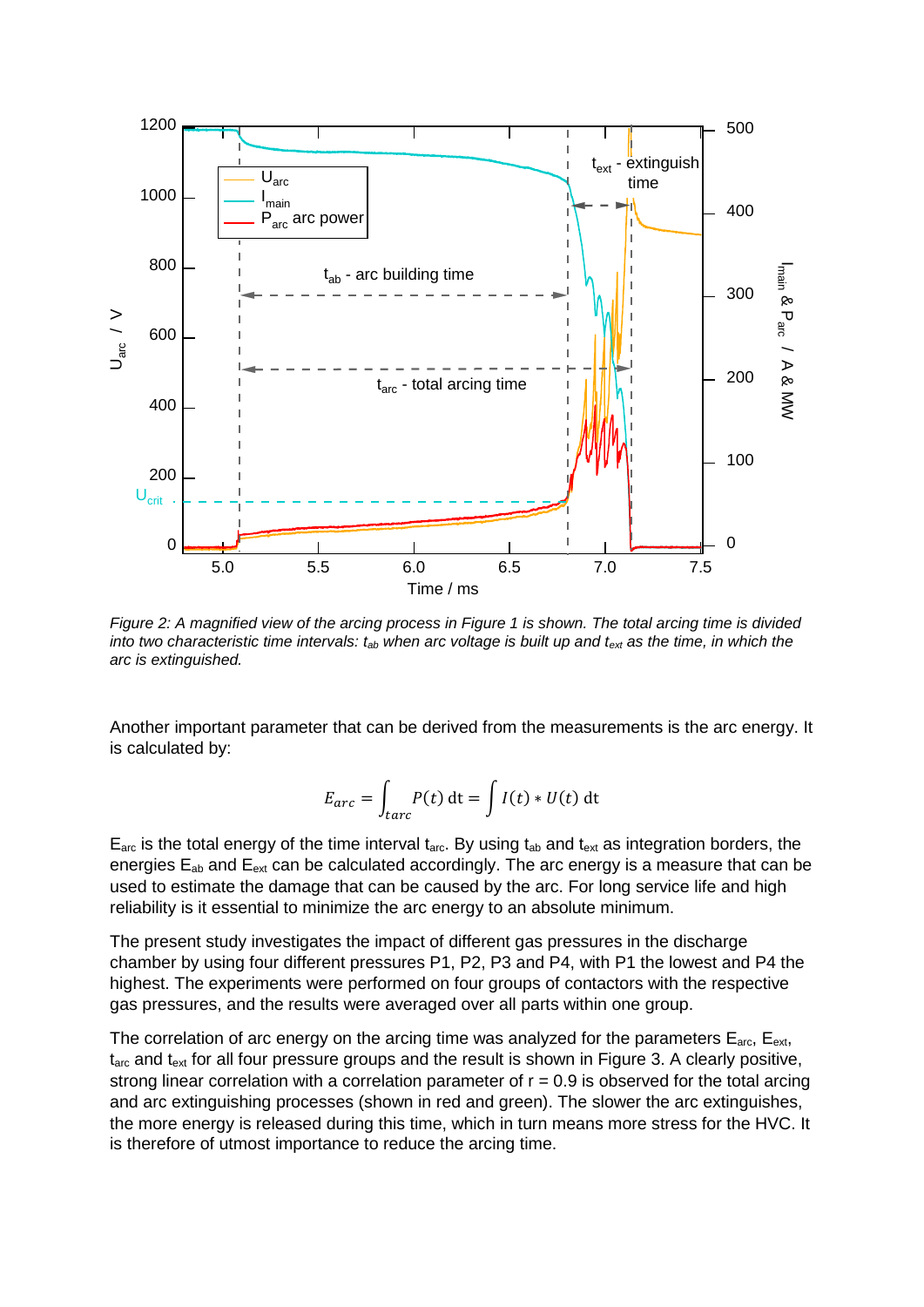

<span id="page-5-0"></span>*Figure 3: The correlation between arcing time and arc energy is shown over all measured pressure groups. The red and green points represent data for the total arcing and the arc extinguishing processes, respectively. A linear fit is shown as solid line and the linear correlation parameter is r = 0.9.*



 $\overline{\phantom{a}}$ 

<span id="page-5-1"></span>*Figure 4: Correlation analysis between arc energy and time of arc building (blue) and extinguishing (green) processes. The extinguishing process is faster but still consumes about the same energy as the arc building process, which is generally longer.*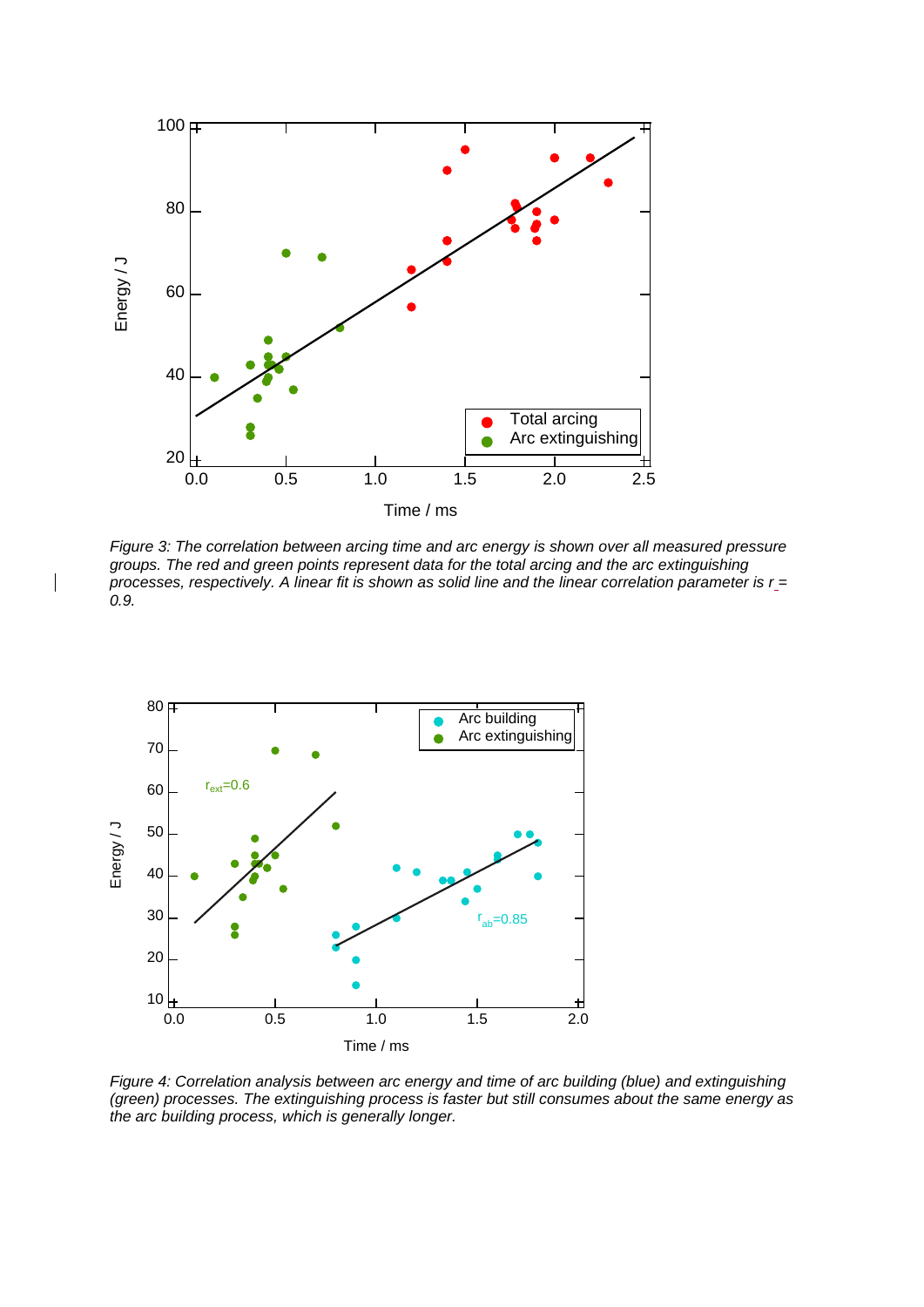Another interesting correlation is found between the arc extinguishing and the arc building process, as displayed in [Figure 4.](#page-5-1) The arc building process exhibits a strong linear correlation, while the extinguishing process is slightly less correlated and the data is more scattered. This discrepancy is due to the almost chaotic and very complicated extinguishing process during which the arc is extended and fluctuating within the chamber. It is not surprising that the extinguishing process releases the amount of energy in much shorter time compared to the arc building process that is generally longer.

As a clear relation between arcing time and energy level exists, the following analysis only focuses on the arc energy as the most important parameter to evaluate the performance of the contactor.

The relation between arc energy and gas pressure of the arcing chamber is shown in [Figure 5.](#page-6-0)



<span id="page-6-0"></span>*Figure 5: Boxplots showing total arc energy and arc time for different gas pressures P1-P4 within the arcing chamber. Red circles indicate outliers and asterisks the average values.*